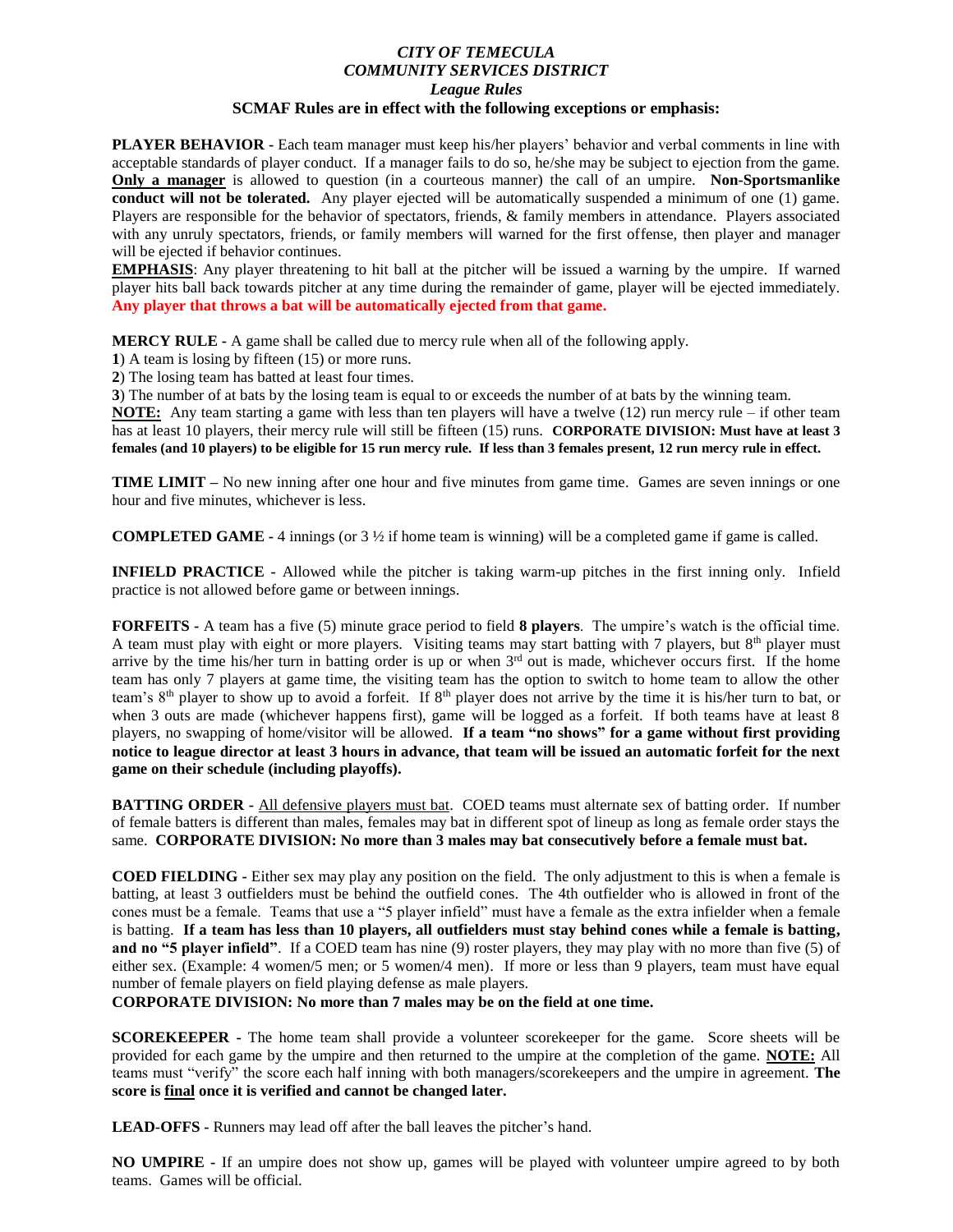**UMPIRE CONCERNS/COMPLIMENTS**- Please type a letter and email to league director. The letter will be forwarded on to umpiring association.

**ABSOLUTELY NO ALCOHOLIC BEVERAGES OR SMOKING -** Alcoholic beverages and smoking is not permitted in any city park before, during, and after games. Forfeiture of game may result if this occurs, along with expulsion from the league. Players violating this rule will be suspended immediately.

**COURTESY RUNNERS -** One courtesy runner per inning. Courtesy runner must be the last out. This rule may be modified if agreed to by both teams & umpire before game starts. In COED, runner must be same sex. **Slide or avoid at any base.**

**HOME RUN RULE (ALL DIVISIONS) -** One (1) up home run rule. Teams cannot at any time have more than one (1) more home run than the opposing team. Home runs hit when one (1) up will be an out. Inside the park homeruns will not count against the one (1) up count. After a homerun, the batter is not required to touch any base and may walk back to dugout.

**HOME/VISITING TEAM -** Listed on the schedule and score sheet. First team listed on schedule is Visitors and the second team listed is Home.

**ALLOWED ON FIELD** - Only rostered players and/or managers are allowed on the field of play at any time. Each offensive team is allowed only one (1) on-deck batter and two (2) total base coaches in addition to the batter on the field at any time.

**TEAM ROSTER - All players must be at least 18 years old.** IDs are required for all players. **If a player has not signed roster, they are not on the team**. Only rostered players are eligible to play for the team they are registered on. **Players can only play for one team each night.** If a team discovers that an unrostered player is illegally playing, the manager of the opposing team has the right to play that game under protest. Intent to protest must be made before the last out of the game (See protest form for filing procedures). No protest involving player eligibility will be allowed after the game has concluded. **In corporate division, any team found to have falsified proof of employment will not be eligible for playoffs and those players found to not actually be working for said company will be declared ineligible for remainder of season.**

**MANAGERS** - Teams must have (2) managers. At least one (1) manager must be a rostered player.

**PROTEST RULES & PROCEDURES**- (See protest form for more details)

- Have 24hrs to turn in or by the next working day.
- \$30.00 protest cost
- If challenge is won, \$30 is refunded

**BATS - The City of Temecula will provide bats for all games**. Players may not use their own bats. Any player who steps into the batter's box with a non-city issued bat will be called out for the first offense. If any player from that team steps into the batter's box with a non-city issued bat again that game, the penalty will be an automatic ejection for that player and the team manager.

**BALLS & STRIKES -** All batters will start with a one and one count.

**Four strike rule in effect**: When after having 2 strikes the batter hits a 2<sup>nd</sup> foul ball, the batter will be out. **COED DIVISIONS:** If a male is walked on 3 straight balls with no strikes thrown, they will be awarded 2<sup>nd</sup> base. **CORPORATE DIVISION**: If male is walked on 3 straight balls with no strikes thrown, batter may only go to 1st base.

**BASES** - Base distance is 65 feet for all divisions. 1<sup>st</sup> base will have a double (safety) bag. For plays at 1<sup>st</sup>, runner must touch outside (red) bag. Defensive players must make play touching inside (white) bag or by tagging runner. It is not an out if defensive player touches outside (red) bag.

**PITCHING HEIGHT**- A pitched ball must arc a height of at least 6 feet and may not exceed 12 feet from the ground.

**PITCHER'S BOX -** There will be a 4 foot wide X 6 foot deep pitcher's box. **The pitcher must pitch from the pitching rubber**. Any ball that is hit in the air through the box up to 6 feet, or up to pitcher's height (whichever is higher) will be a dead ball out. Ground balls that hit the ground before the pitching rubber will be a live ball. This rule will be enforced based on the umpire's best judgment.